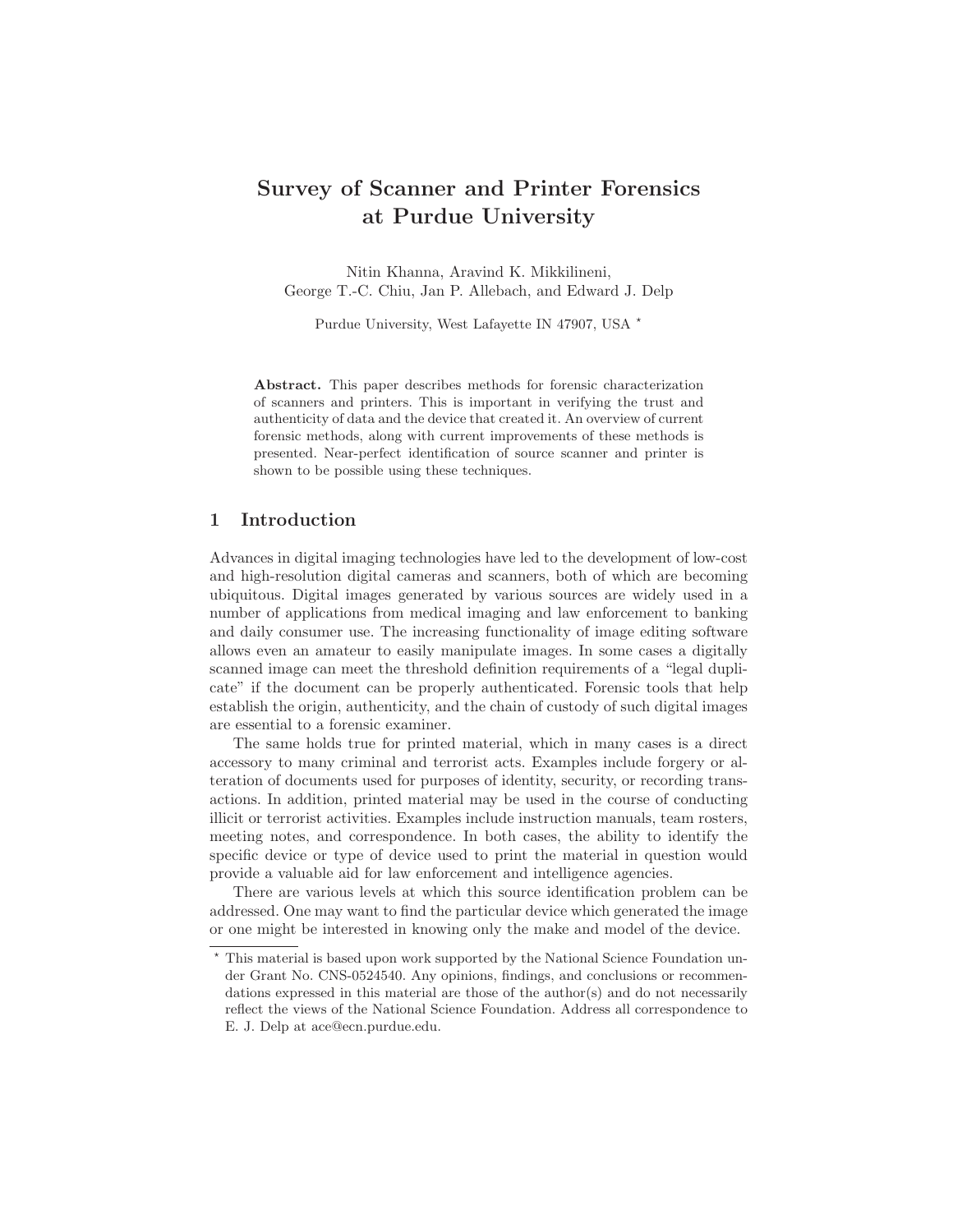As summarized in [1], a number of robust methods, involving characterization of sensor noise, have been proposed for source camera identification. In  $[2, 3]$ , techniques for classification of images based on their sources, scanned, camera generated, and computer generated, are presented.

Forensic characterization of a printer involves finding intrinsic features in the printed document that are characteristic of that particular printer, model, or manufacturer's products. This is referred to as the intrinsic signature. The intrinsic signature requires an understanding and modeling of the printer mechanism, and the development of analysis tools for the detection of the signature in a printed page with arbitrary content [4].

In this paper we present a brief overview of some recent advances in source identification of both scanned images and printed documents. Results are presented for our methods based on intrinsic signatures of the devices.

# 2 Characterization of Scanners

Pioneering work in the development of source camera identification was performed by Lukas et al. using techniques involving the imaging sensor's pattern noise [5, 6]. Our method extends the use of sensor noise for source scanner identification by replacing correlation detector by statistical features and support vector machine (SVM) classifier. Since sensor pattern noise is estimated using the simple averaging method, further improvements in results may be obtained by using the improved method for sensor noise estimation presented in [6]. Extensive experimentation on a large set of scanners and different scanning scenarios show the effectiveness of our proposed scheme.

#### 2.1 Statistical Feature Extraction

The basic structure of the scanner imaging pipeline and various types of noises involved in the scanning process are explained in [7]. Pattern noise refers to any spatial pattern that does not change significantly from image to image. It has been successfully used for source camera identification in [5,6]. In this study the sensor noise is modeled as the sum of two components, a random component and a fixed component. The random component is that portion of the noise which changes from image to image and varies over a period of time, while the fixed component is that portion of the noise which remains constant from image to image. The fixed component can be considered as a signature of the imaging sensor and can be used for source scanner identification. The challenge is to separate the fixed component from the random component of the noise, and then design suitable classifiers based on appropriate features. Since both CCD based and CIS based scanners suffer from similar noise sources, the proposed scheme is expected to work on both types of scanners. This is demonstrated by extensive experimentation.

Selection of relevant features from the sensor noise is the key to accurate and robust source scanner identification. The features selected should satisfy the following requirements: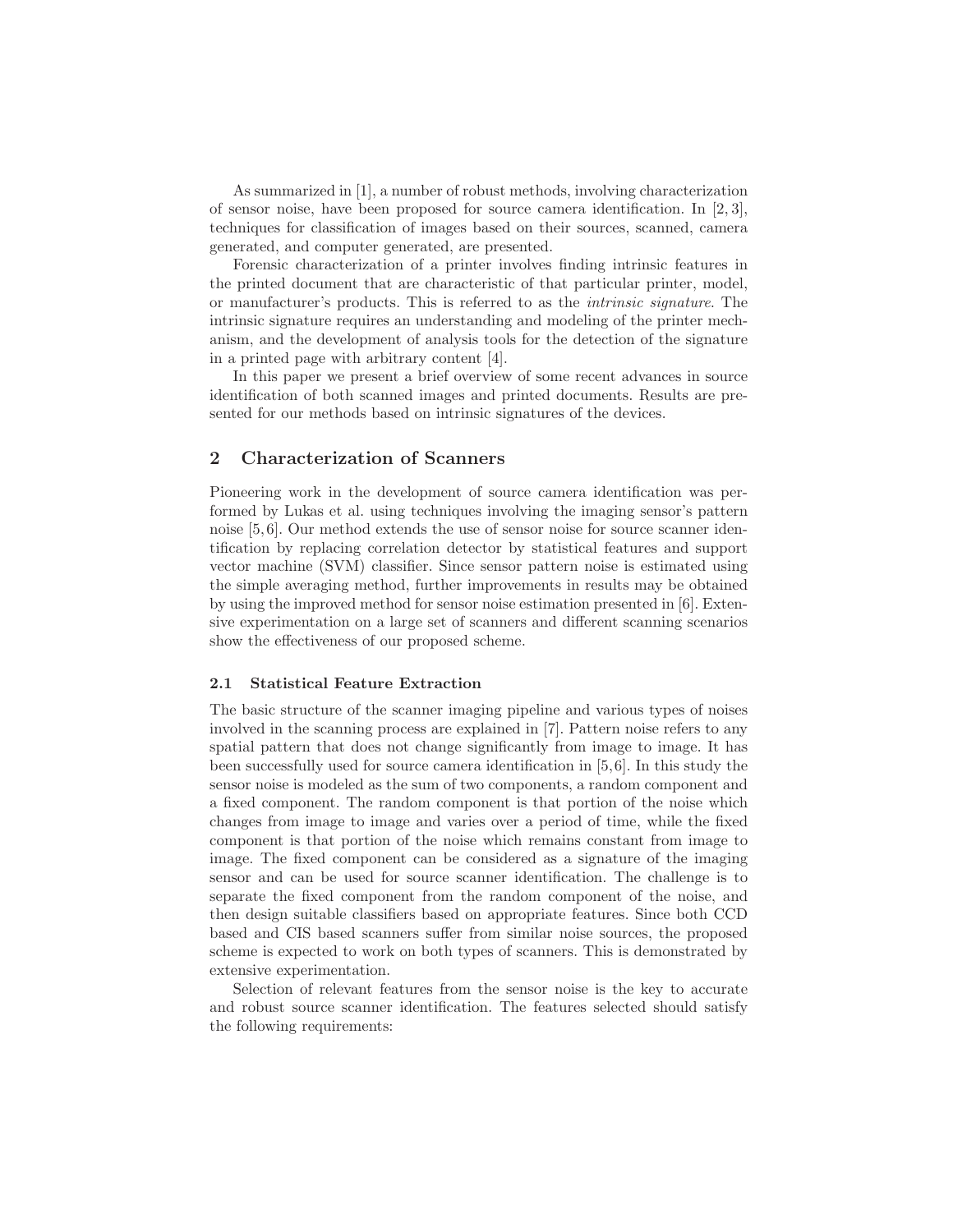- Independent of image content
- Capture the characteristics of a particular scanner and if possible differ amongst scanners of the same make and model
- Independent of scan area, that is, they should be able to characterize the source scanner even if the images are placed at different positions on the scanner's glass plate

An image scanned twice with the same scanner, but at different non-overlapping locations on the scanner bed will contain different PRNU due to variations in the manufacturing process such as doping concentration. The proposed scheme uses PRNU based scanner fingerprints. The fixed component of sensor noise is caused by PRNU as well as noise-like characteristics remaining after the post processing steps. To generate the final image, a number of non-linear operations are performed on the values read by the sensor array. Thus, the statistical properties of the fixed component of noise are expected to remain same irrespective of the image placement on the scanner bed. This is the reason behind using the statistical features of the fixed component of sensor noise for source scanner identification. Our experimental results suggest that this is true.

The scanned images are generated by translating a linear sensor array along the length of a document or image. Each row of the resulting digital image is generated by the same set of sensor pixels. Thus, for scanned images, the average of all the rows of sensor noise will give an estimate of the fixed "row-pattern". Averaging will reduce the random component while at the same time enhancing the fixed component of the noise. Along with using different statistical features of the "row-pattern", similar features are estimated along the column direction as well for comparing them with statistics along the row direction.

The procedure to extract features from one of the color channels is described here and is applied to all three channels separately to get the complete feature vector. Let I denote the input image of size  $M \times N$  pixels  $(M$  rows and N columns) and  $I_{noise}$  be the noise corresponding to the image. Let  $I_{denoised}$  be the result of applying a denoising filter on I. Then as in [5],  $I_{noise} = I - I_{denoised}$ . Let  $\tilde{I}_{noise}^r$  and  $\tilde{I}_{noise}^c$  denote the average of all the rows and the columns of the noise  $(I_{noise})$ , respectively. Further, let  $\rho_{row}(i)$  denote the value of correlation between the average of all the rows  $(\tilde{I}_{noise}^r)$  and the  $i^{th}$  row of the noise  $(I_{noise})$ . Similarly,  $\rho_{col}(j)$  denotes the value of correlation between the average of all the columns  $(\tilde{I}_{noise}^c)$  and  $j^{th}$  column of the noise  $(I_{noise})$  (Equation 1 for rows and similar for columns).

$$
\widetilde{I}_{noise}^r(1,j) = \frac{1}{M} \sum_{i=1}^{M} I_{noise}(i,j); \qquad \rho_{row}(i) = \mathbf{C}(\widetilde{I}_{noise}^r, I_{noise}(i,.)) \tag{1}
$$

 $\rho_{row}$  is expected to have higher values than  $\rho_{col}$  since there is a periodicity between rows of the fixed component of the sensor noise of a scanned image. The statistical properties of  $\rho_{row}$ ,  $\rho_{col}$ ,  $I_{noise}^r$  and  $I_{noise}^c$  capture the essential properties of the image which are useful for discriminating between different scanners. The mean, standard deviation, skewness and kurtosis of  $\rho_{row}$  and  $\rho_{col}$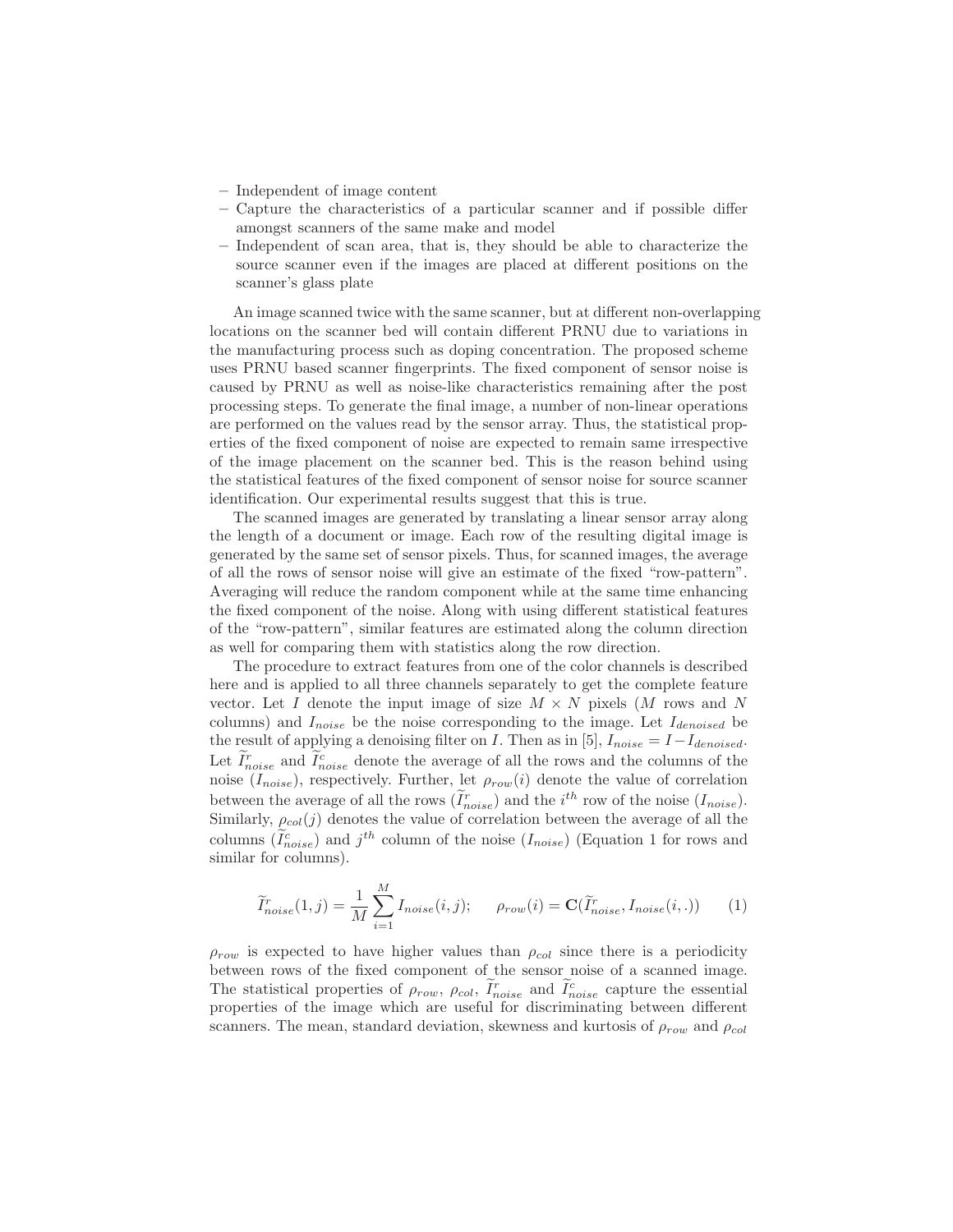are the first eight features, extracted from each color channel of the input image. The standard deviation, skewness and kurtosis of  $I_{noise}^r$  and  $I_{noise}^c$  correspond to features 9 through 14. The last feature for every channel of the input image is given by (2) which is representative of relative difference in periodicity along row and column directions in the sensor noise. Values of  $\rho_{col}$  corresponds to the case when each element is generated independently and so  $f_{15}$  will have high positive value. Some images from low-quality scanners or images which have undergone post-processing operations such as high down-sampling or JPEG compression, may be an exception to this.

$$
\mathbf{f}_{15} = \left(1 - \frac{\frac{1}{N} \sum_{j=1}^{N} \rho_{col}(j)}{\frac{1}{M} \sum_{i=1}^{M} \rho_{row}(i)}\right) * 100
$$
 (2)

By extracting these 15 features from each of the three color channels, a 45 dimensional feature vector is obtained for each scanned image. To capture the three color channels, some scanners use three different linear sensors while others use a single imaging sensor in coordination with a tri-color light source. To capture this difference among scanners of different make and models, six additional features are used. These features are obtained by taking mutual correlations of  $\tilde{I}_{noise}^r$  for different color channels (same for  $\tilde{I}_{noise}^c$ ). Hence, in total each scanned image has a 51 dimensional feature vector associated with it.

In our previous work [7] on source scanner identification from images scanned at native resolution of the scanners, a recently developed anisotropic local polynomial estimator for image restoration based on directional multiscale optimizations [8] was used for denoising. In this study, a denoising filter bank comprising of four different denoising algorithms: LPA-ICI denoising scheme [8], median filtering (size  $3 \times 3$ ) and Wiener adaptive image denoising for neighborhood sizes  $3 \times 3$  and  $5 \times 5$ , is used. Using a set of denoising algorithms helps to better capture different types of sensor noises. These denoising algorithms are chosen based on the performance of the complete filter bank in scanner identification. Each denoising algorithm is independently applied to each color band of an image. The features extracted from individual blocks of the filter bank are concatenated together to give the final feature vector for each scanned image. Hence, each scanned image has a 204 dimensional feature vector associated with it. To reduce the dimensionality of the feature vectors, linear discriminant analysis (LDA) is used and a ten dimensional feature vector is obtained for each image. Each component of the ten dimensional feature vector is then a linear combination of the original 204 features. Finally a SVM classifier is trained and tested on these ten dimensional feature vectors.

#### 2.2 Experimental Results

The following set of scanners are used in our experiments (label, make/model, DPI):  $\{S_1, \text{Epson Perfection 4490 Photo, 4800}\}, \{S_2, \text{HP 6300c-1}, 1200\}, \{S_3,$ HP 6300c-2,1200},  $\{S_4, \text{HP } 8250, 4800\}$ ,  $\{S_5, \text{Mustek } 1200 \text{ III } E\$ P, 1200\},  $\{S_6,$ Visioneer OneTouch 7300, 1200},  $\{S_7, \text{Canon}\$  LiDe 25, 1200},  $\{S_8, \text{Canon}\}$  Lide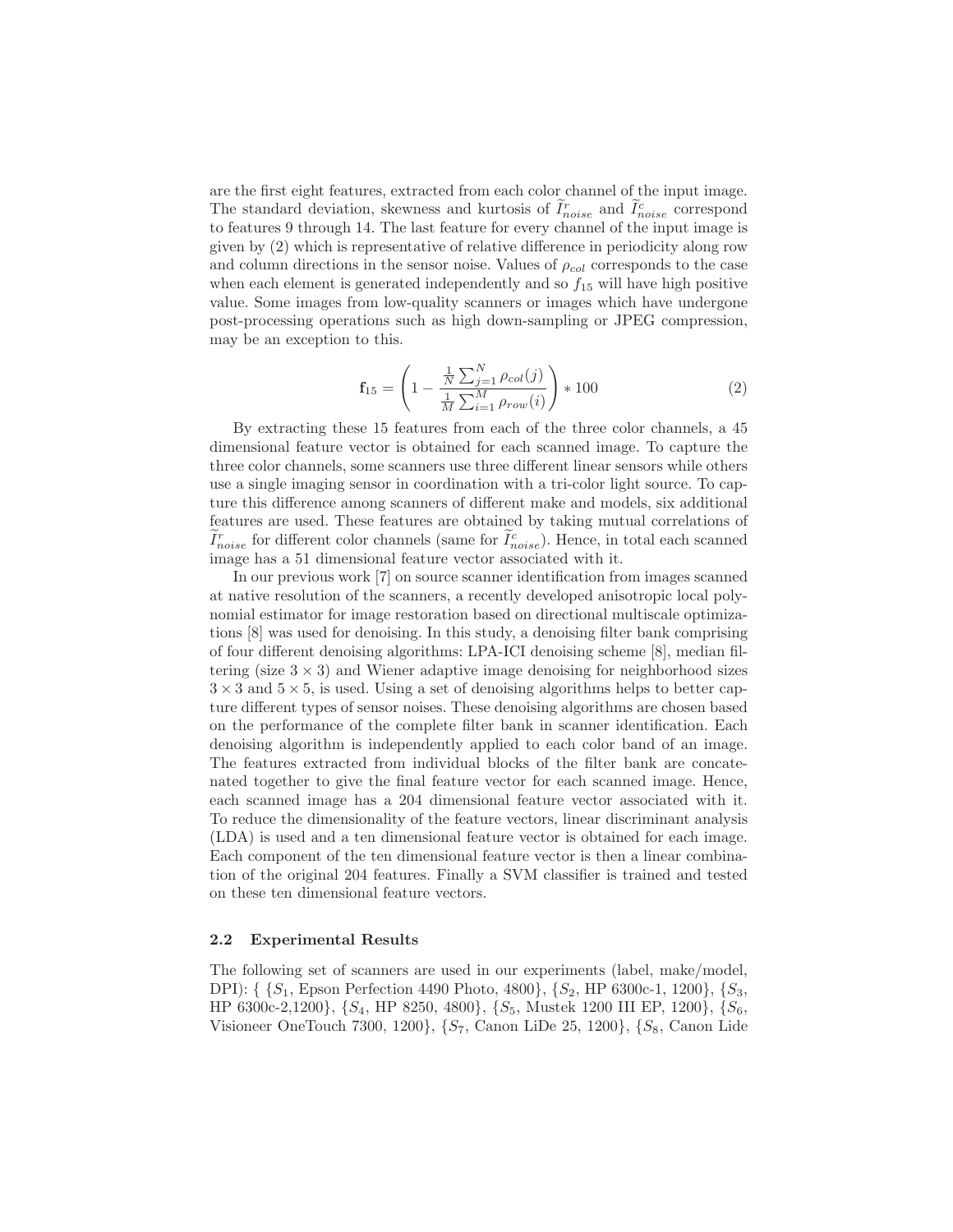

Fig. 1. Feature-based scanner identification.

70, 1200}, {S9, OpticSlim 2420, 1200}, {S10, Visioneer OneTouch 7100, 1200},  ${S_{11}}$ , Mustek ScanExpress A3, 600}. Experiments are performed on images scanned at the native resolution of the scanners as well as on images scanned at lower resolution, such as 200 DPI. This paper presents only results for 200 DPI images since images are generally scanned at lower resolution to meet constraints on storage space, scanning time, and transmission bandwidth. Experiments on native resolution images show similar accuracies.

The experimental procedure for source scanner identification using statistical features of sensor noise is shown in Fig. 1. The features are mapped to the range [−1, 1] before SVM classification to achieve higher classification accuracy. The mapping is decided by the values of features in the training set and same mapping is applied on the features in the testing set. A radial basis function is chosen as the kernel function and a grid search is performed to select the best parameters for the kernel. To generate the final confusion matrices, SVM training and testing steps are repeated multiple times using a random selection of training and testing sets.

In the next few experiments, the effectiveness of the proposed scheme is shown for heavily sub-sampled (200 DPI) images. The scheme proposed here has good performance on 200 DPI images (which corresponds to scaling by 17% to 4% for native resolutions of 1200 DPI to 4800 DPI). 108 images are scanned at 200 DPI using each of the eleven scanners. All these scanned images are saved as uncompressed TIFF images. Unless stated otherwise, for each experiment 80 randomly selected images from each class are used for training and the remaining images are used for testing.

Degradation in the characteristics of sensor noise due to heavy down-sampling prevents successful separation of images scanned from the two scanners of exact same make and model as demonstrated by our initial experiments. For all further experiments performed on images scanned at 200 DPI, scanners  $S_2$  and  $S_3$  are treated as a single class. The bar graph shown in Fig. 2 shows the classification accuracies of the multi-class classifier for 200 DPI TIFF images. The proposed algorithm has an average classification accuracy of 99.9% among ten scanner models.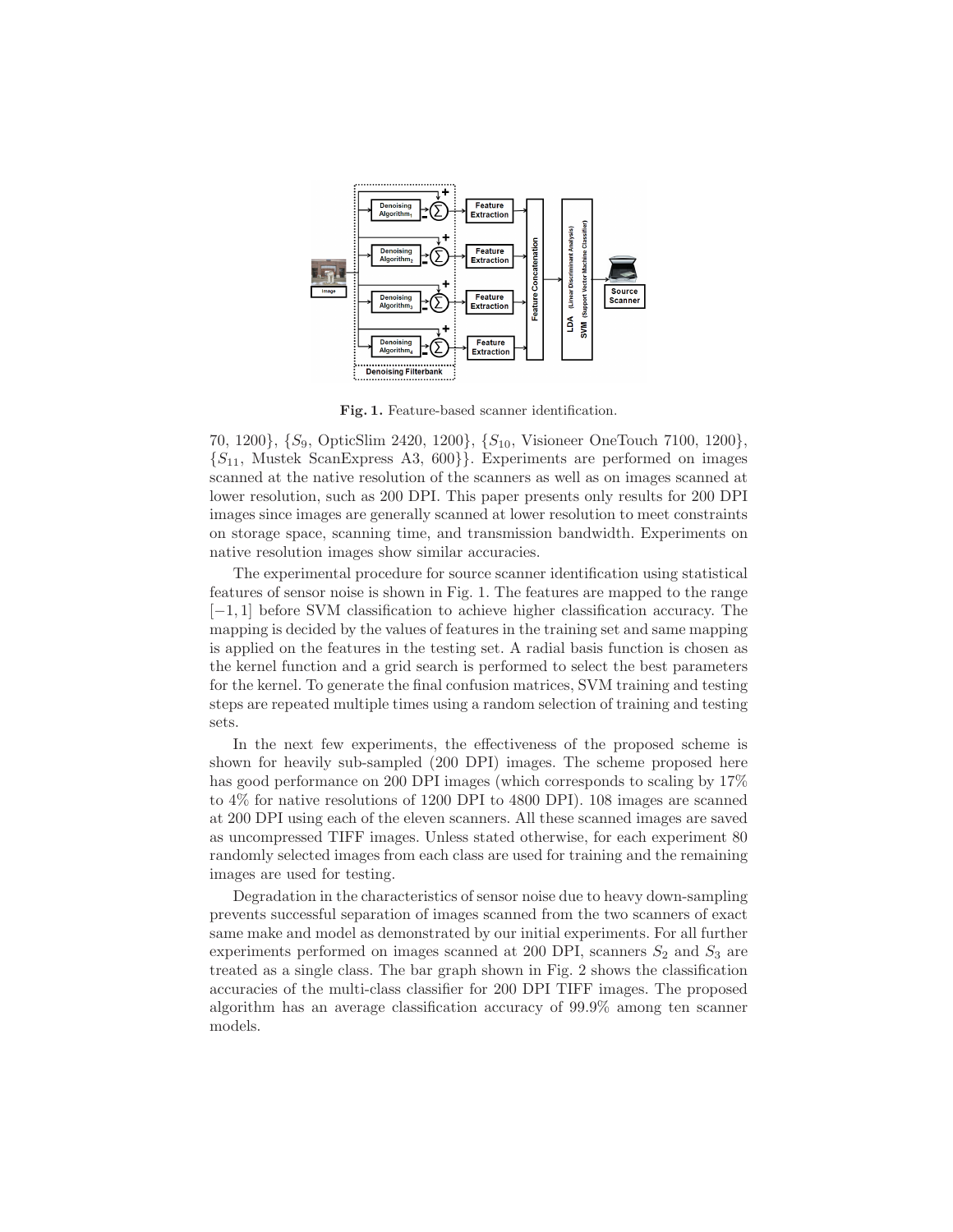

Fig. 2. Classification accuracies of multi-class classifiers. (Dedicated classifier for TIFF and general classifier for JPEG).

To further check the robustness of the proposed scheme for scanner model identification, a SVM classifier is trained without images from scanner  $S_3$  and tested on images from the scanner  $S_3$  only. This has classification accuracy of 95% for the testing images from scanner  $S_3$ . A similar classifier designed by training without images from scanner  $S_2$  and testing on images from  $S_2$  only, gives a classification accuracy of 97%. These results imply that even in the absence of the training data from a particular scanner, the proposed scheme can identify the scanner model as long as training data for another scanner of the same make and model is available.

Another aspect of robustness is independence from scanning location. That is, even when the image is placed at a random unknown location on the scanner bed, source scanner identification should still be possible. The images used in all the earlier experiments were scanned from the "default" scanning location (generally marked at the top left corner) of the scanner. For this experiment another 108 images are scanned from scanner  $S_{11}$ , with their location on the scanner's bed slightly translated horizontally and vertically between each scan. A SVM classifier is trained using the images scanned from "default" location and tested using images from the "random" locations only. This has a classification accuracy of 100% for "randomly" placed images. This suggests that the proposed scheme for scanner model identification is independent of the scanning location.

To investigate the robustness of the proposed scheme under JPEG compression, TIFF images from all the scanners are compressed at three different quality factors  $Q = 90$ , 80 and 70. For using a dedicated classifier on distorted images, we need to know the particular post-processing applied on the image of unknown origin. In some cases, this a priori information is available or can be obtained by using other forensic methods. For example, it may be possible to know the JPEG quality factor by an analysis of quantization table embedded in the JPEG image. But in general, an image of unknown origin is provided for forensic examination without reliable knowledge of post-processing operations applied on it. And in some cases, revealing the post-processing operations applied on the unknown image is one of the goals of forensic study. Thus, there is need for a general classifier which does not need to know the quality factors of training and testing images.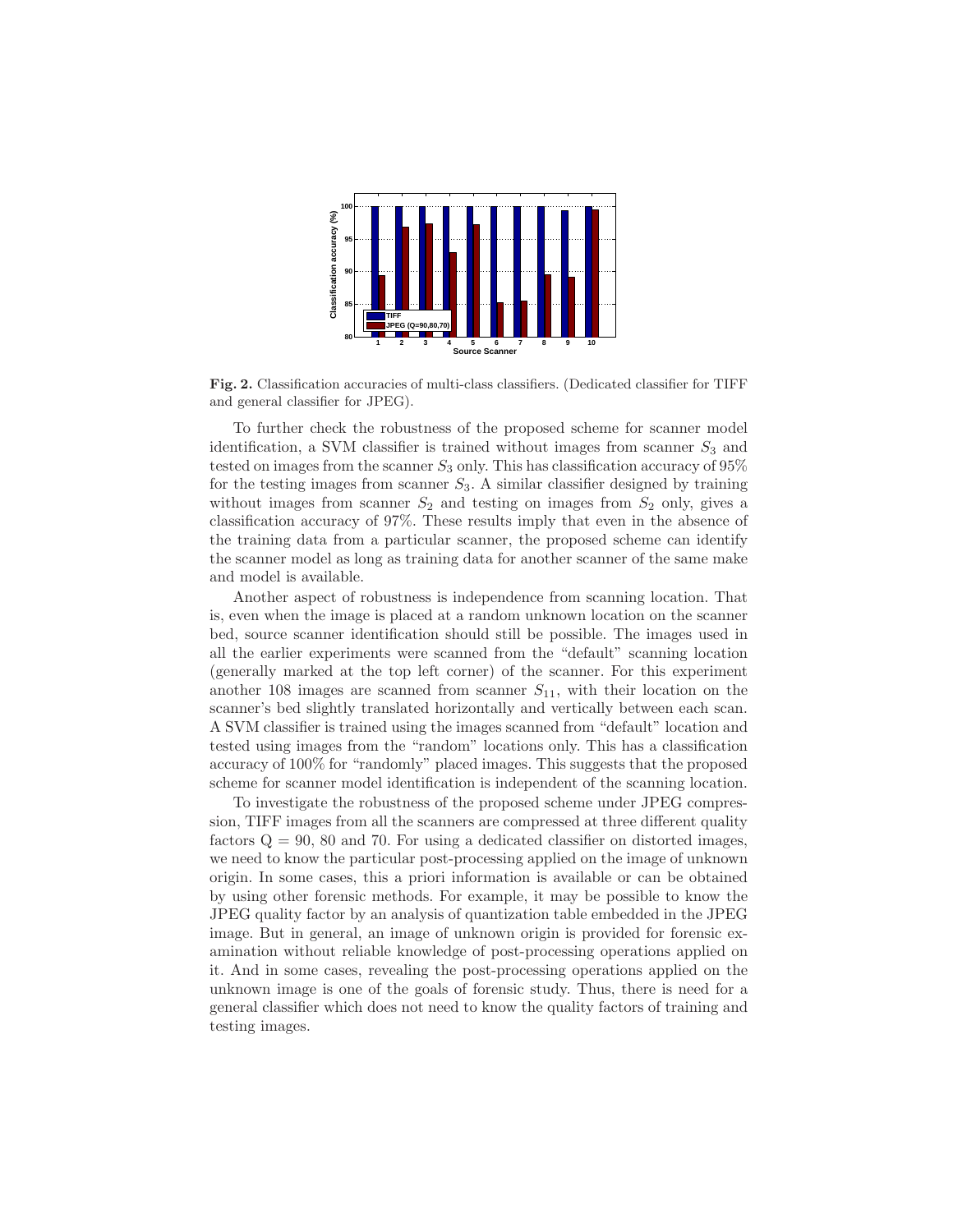

Fig. 3. Diagram of the EP process.

To design a robust general classifier, the TIFF images compressed at three quality factors are grouped together and 80 randomly chosen images from each scanner class are used for training the classifier. The remaining  $(11 * 108 * 3 10 \times 80 = 2764$  images are used for testing the classifier. The bar graph shown in Fig. 2 shows the classification accuracies of general multi-class classifier. The proposed algorithm has an average classification accuracy of 92.3% among ten scanner models. The proposed scheme gives high classification accuracy even without knowing the JPEG quality factors of training or testing images.

## 3 Characterization of Printers

Techniques that use the print quality defect known as banding in electrophotographic (EP) printers as an intrinsic signature to identify the model and manufacturer of the printer have been previously reported in [9, 10]. We showed that different printers have different sets of banding frequencies that are dependent upon brand and model. This feature is relatively easy to estimate from documents with large midtone regions. However, it is difficult to estimate the banding frequencies from text. The reason for this is that the banding feature is present in only the process direction and in printed areas. The text acts as a high energy noise source upon which the low energy banding signal is added.

One solution for identifying intrinsic signatures in text, previously reported in [4], is to find a feature or set of features which can be measured over smaller regions of the document such as individual text characters. If the print quality defects are modeled as a texture in the printed areas of the document then texture features can be used to classify the document. These types of features can be more easily estimated over small areas such as inside a text character.

An understanding of the EP (laser) printing process is necessary in order to gain insight into the types of features that can be used to describe these printers. The first thing to note is that in the printed output from any printer there exist defects caused by electromechanical fluctuations or imperfections in the print mechanism. Because these "print quality defects" are directly related to the printer mechanism, they can also be viewed as an intrinsic signature of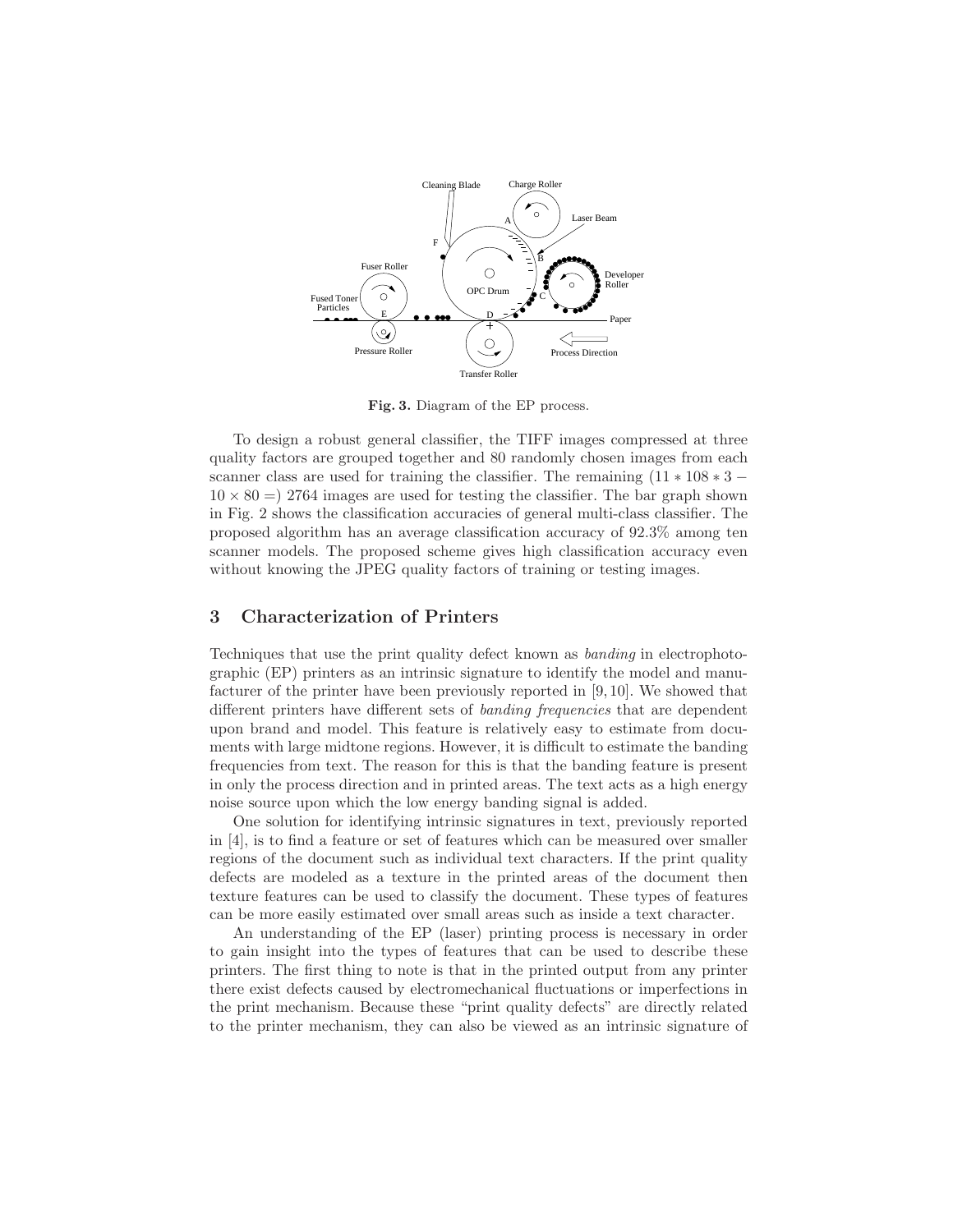the printer. The major components of these intrinsic signature are stable over time and independent of the consumables in the printer.

Figure 3 shows a side view of a typical EP printer. The print process has six steps. The first step is to uniformly charge an optical photoconductor (OPC) drum. Next a laser scans the drum and discharges specific locations on the drum. The discharged locations on the drum attract toner particles which are then attracted to the paper which has an opposite charge. Next the paper with the toner particles on it passes through a fuser and pressure roller which melt and permanently affix the toner to the paper. Finally a blade or brush cleans any excess toner from the OPC drum.

In EP printing, some causes of the artifacts in the printed output are fluctuations in the angular velocity of the OPC drum, gear eccentricity, gear backlash, and polygon mirror wobble. These imperfections in the printer are directly tied to the electromechanical properties of the printer and create corresponding fluctuations in the developed toner on the printed page. The fluctuations in the developed toner can be modeled as a texture. Since the mechanical properties which contribute the most to these fluctuations, such as gear ratios, do not change over time, they can be used reliably to intrinsically identify a printer. In the following sections, two techniques for identifying the printer which created a document are described.

#### 3.1 Halftone Images

In EP printing, the major artifact in the printed output is banding which is defined as those artifacts that are due to quasiperiodic fluctuations in process direction parameters in the printer. These are primarily due to fluctuations in the angular velocity of the OPC drum and result in non-uniform scan line spacing. This causes a corresponding fluctuation in developed toner on the printed page. The appearance of the banding artifact is alternating light and dark bands perpendicular to the process direction (the direction the paper passes through the printer). The main cause of banding is electromechanical fluctuations in the printer mechanism, mostly from gear backlash. Because these fluctuations are related to the gearing, the banding frequencies present in the printed page directly reflect mechanical properties of the printer.

To estimate the banding frequencies of an EP printer, test pages with midtone graylevel patches created using a line fill pattern were printed and analyzed. These patterns were printed on a set of EP printers and then each patttern was scanned at 2400dpi. Each scanned image,  $img(i, j)$ , was then projected horizontally to produce  $proj(i) = \sum_j img(i, j)$  shown in Fig. 4a. Fourier analysis of the projections was then obtained such as in Fig. 4 which shows spikes at 132 cycles/inch and 150 cycles/inch. Table 1 shows a list of printers and their principle banding frequencies as found by this method.

Detection and measurement of the banding signal in documents with large midtone regions, such as those with graphic art, can easily be done using methods similar to that used to produce Tab. 1.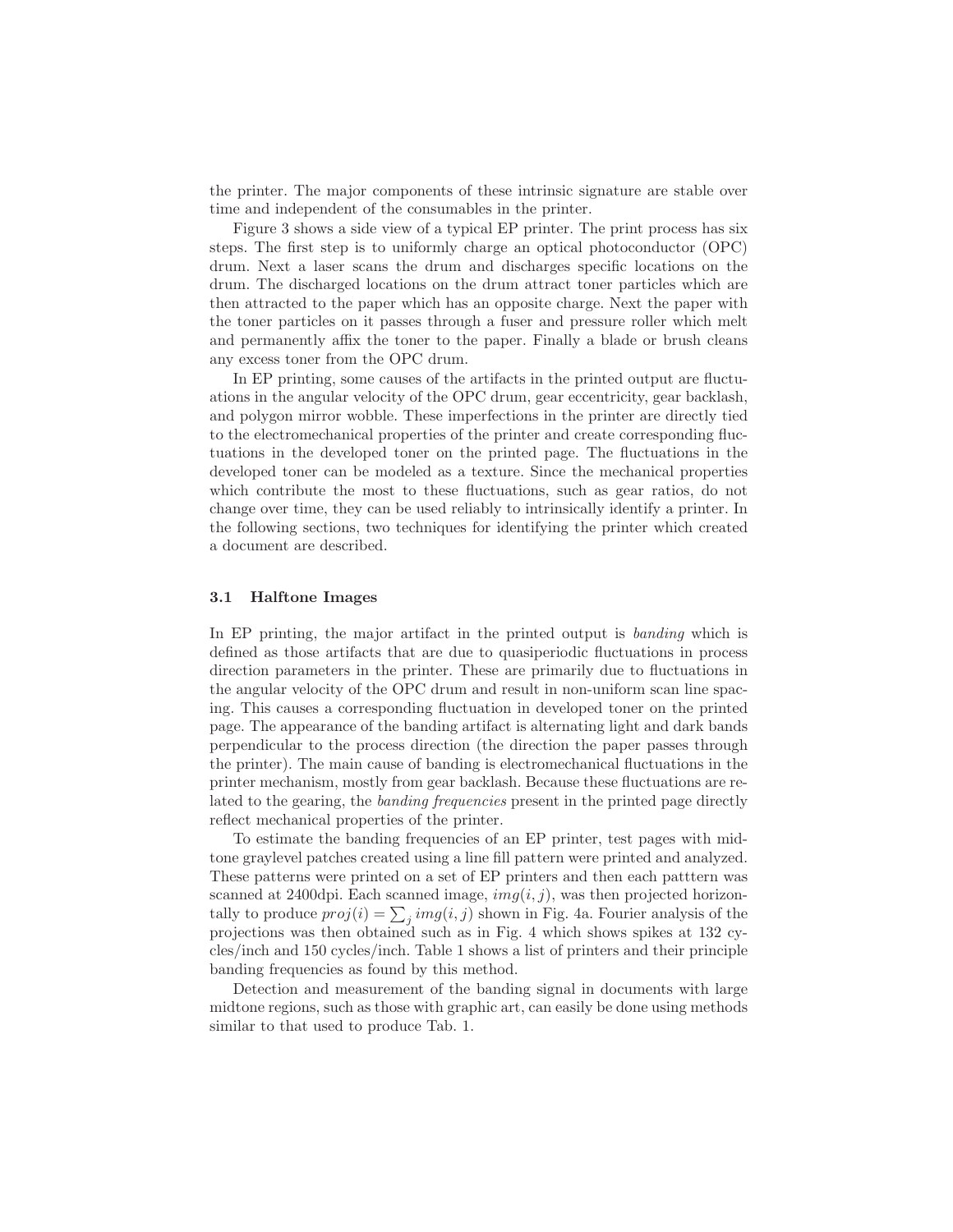

Fig. 4. (a) Projection of 25% fill pattern from HP LaserJet. (b) FFT of the projection showing peaks at 132 and 150 cycles/inch.

| Printer Model            | Principal Banding         |  |  |  |  |  |
|--------------------------|---------------------------|--|--|--|--|--|
|                          | Frequencies (cycles/inch) |  |  |  |  |  |
| HP LaserJet 5MP          | 37, 74                    |  |  |  |  |  |
| HP LaserJet 6MP          | 132, 150                  |  |  |  |  |  |
| HP LaserJet 1000         | 27,69                     |  |  |  |  |  |
| HP LaserJet 1200         | 69                        |  |  |  |  |  |
| HP LaserJet 4050         | 51, 100                   |  |  |  |  |  |
| $\text{Samsung ML-1450}$ | 16, 32, 100, 106          |  |  |  |  |  |

Table 1. Banding frequencies.

#### 3.2 Forensic Characterization of Printed Text

Detection of the banding signal in text is difficult because the power of the banding signal is small with respect to the text, and because only a limited number of cycles of the banding signal can be captured within the height of one text character. Instead, all the print quality defects, including the banding, are lumped together and considered a texture in the printed regions of the document. Features are then extracted from this texture to be used as an intrinsic signature of the printer.

Features are extracted from individual printed characters, in particular the letter "e"s in a document. The reason for this is that "e" is the most frequently occurring character in the English language. Each character is very small, about 180x160 pixels and is non-convex, so it is difficult to perform any meaningful filtering operations in either the pixel or transform domain if the area of interest is only the printed region of each character. To model the texture in the printed regions, graylevel co-occurrence texture features, as well as two pixel based features are used [4].

Graylevel co-occurrence texture features assume that the texture information in an image is contained in the overall spatial relationships among the pixels in the image. This is done by first generating the Graylevel Co-occurrence Matrix (GLCM). This is an estimate of the second order probability density function of the pixels in the image. The features are statistics obtained from the GLCM as described in [4].

Figure 5 shows the block diagram of the printer identification scheme for text documents proposed in [4]. Given a document with an unknown source, referred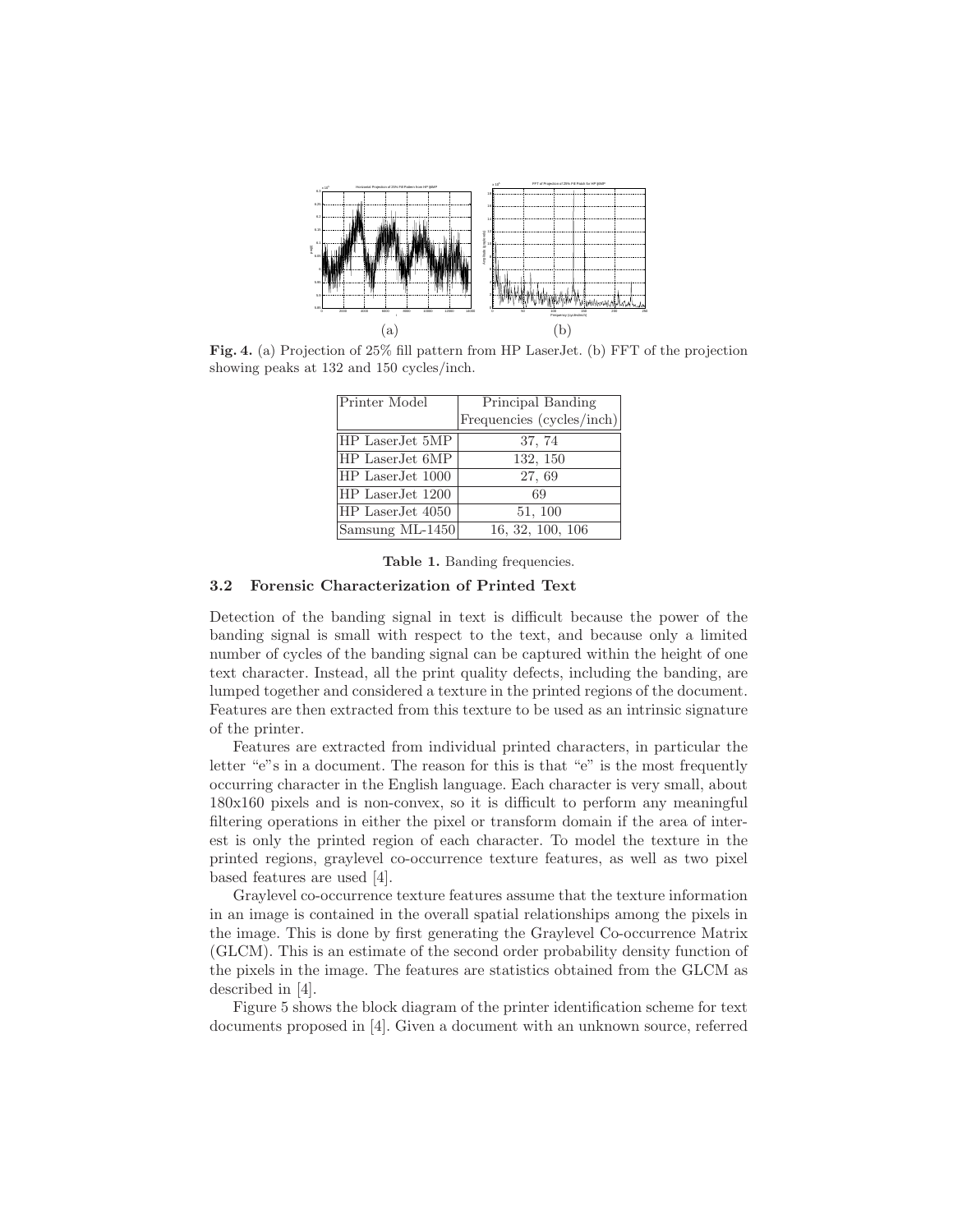

Fig. 5. Diagram of printer identification.

| train\test | $l$ i5m        |                |                |          |          |              | lj6mp  lj1000  lj1200  E320  ml1430  ml1450  hl1440  1250w |                 |     | 14e | Output class |
|------------|----------------|----------------|----------------|----------|----------|--------------|------------------------------------------------------------|-----------------|-----|-----|--------------|
| lj5m       | 296            |                | 0              |          | 0        |              | 0                                                          | 0               | 0   |     | $0$ lj5m     |
| lj6mp      |                | 256            | 6              | 0        | 17       | 0            | 0                                                          | 15 <sub>1</sub> | 5   |     | $0$ lj6mp    |
| lj1000     | $\overline{2}$ | $\overline{2}$ | 284            | 12       | $\Omega$ | $\mathbf{0}$ | 0                                                          | 0               | 0   |     | $0$ lj1000   |
| lj1200     |                | 2              | $\overline{2}$ | 289      | $\Omega$ | $\Omega$     | 0                                                          | 0               | 0   |     | 0 li1200     |
| E320       | 0              | 0              | 0              | $\Omega$ | 300      | 0            | 0                                                          | 0               | 0   |     | 0 E320       |
| m11430     |                | 0              | $\Omega$       | 0        | 0        | 299          | 0                                                          |                 | 0   |     | 0 ml1430     |
| m11450     | 0              | $\Omega$       | $\Omega$       | $\Omega$ | $\Omega$ | $\mathbf 0$  | 300                                                        |                 | 0   |     | $0$ ml 1450  |
| hl1440     | 0              | 28             | 0              | $\Omega$ | $\Omega$ | 5            | 2                                                          | 259             | 6   |     | 0 hl1440     |
| 1250w      | 0              | 0              | 0              | 0        | $\Omega$ | 0            | 0                                                          | 3               | 292 |     | 5 1250w      |
| 14e        | 0              | 0              | 0              | 0        | $\Omega$ | $\mathbf{0}$ | 0                                                          | 17              | 67  |     | 216 14e      |

Fig. 6. Classification results using 300 "e"s from 12 point Times text documents.

to as the unknown document, this process can be used to identify the printer that created it. For testing purposes, the Forensic Monkey Text Generator (FMTG) described in [9] is used to create random documents with known statistics to be classified.

The first step is to scan the document at 2400 dpi with 8 bits/pixel (grayscale). Next, all the letter "e"s in the document are extracted. A set of features are extracted from each character forming a feature vector for each letter "e" in the document. Each feature vector is then classified individually using a support vector machine (SVM) classifier.

The SVM classifier is trained with 5000 known feature vectors. The training set is made up of 500 feature vectors from each of 10 printers. Each of these feature vectors generated are independent of one another.

Let  $\Psi$  be the set of all printers  $\{\alpha_1, \alpha_2, \cdots, \alpha_n\}$ . 10 printers are used in our work: { {Brother HL-1440, 1200dpi}, {HP lj4050, 600dpi}, {HP lj1000, 600dpi}, {HP lj1200, 600dpi}, {HP lj5M, 600dpi}, {HP lj6MP, 600dpi}, {Minolta 1250W, 1200dpi}, {Okidata 14e, 600dpi}, {Samsung ML-1430, 600dpi} }. For any  $\phi \epsilon \Psi$ , let  $c(\phi)$  be the number of "e"s classified as being printed by printer  $\phi$ . The final classification is decided by choosing  $\phi$  such that  $c(\phi)$  is maximum. In other words, a majority vote is performed on the resulting classifications from the SVM classifier.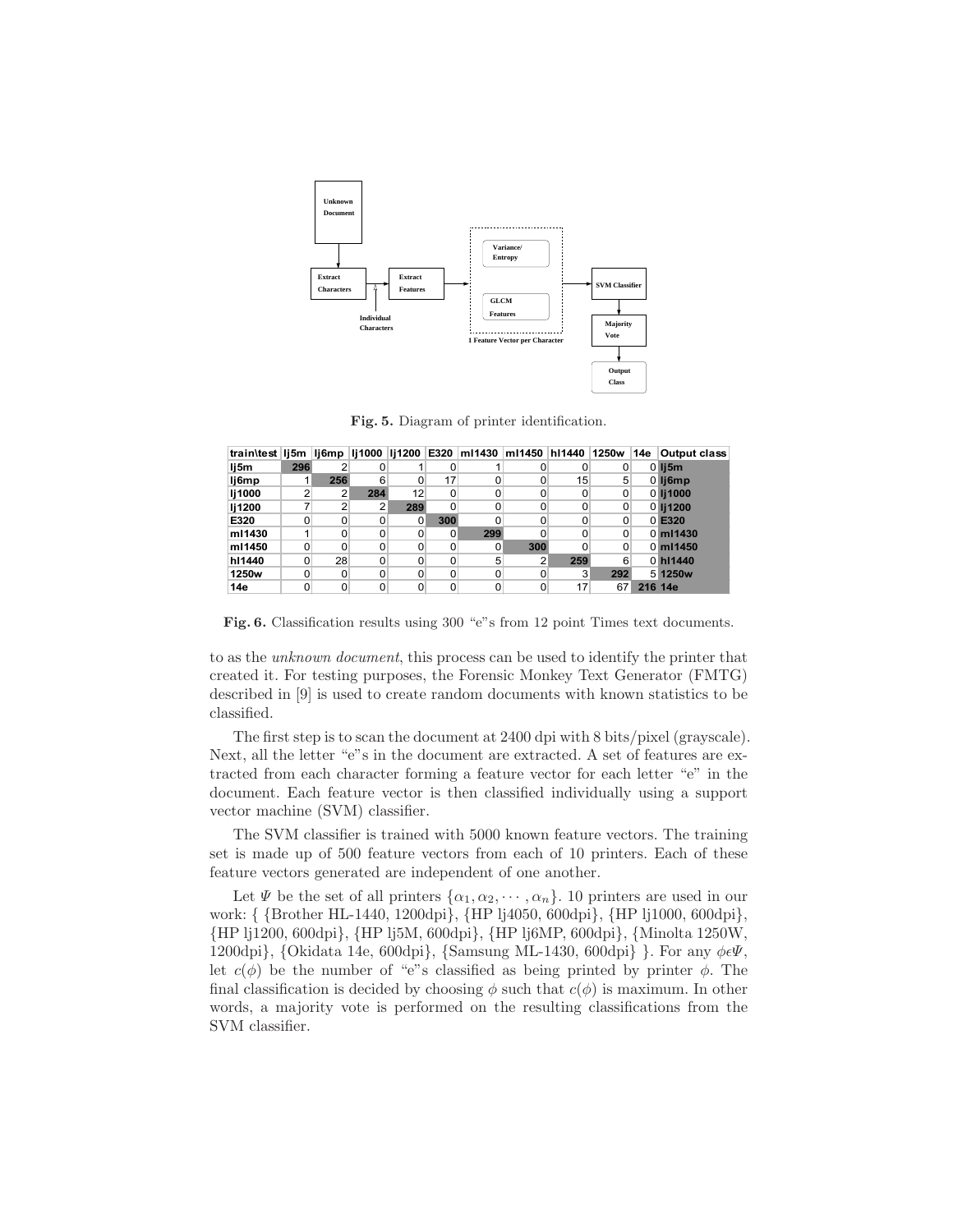

Fig. 7. Sensor forensics web site at Purdue University.

Using this process with the GLCM feature set, a high classification rate can be achieved between the 10 printers. A classification matrix showing these results using 300 letter "e"s from 12 point Times documents is shown in Fig. 6. Each entry of the matrix is the number of "e"s out of the 300 in the test document that were classified as the printer listed at the heading of its column.

In [11], the performance of this printer identification technique was tested for other font sizes, font types, paper types, and age difference between training and testing data sets. The classification results in these cases remains near 90% except for the case where the training data is older than the testing data, in which case the classification rate is near 70%.

# 4 Conclusion

Forensic characterization of devices is important in many situations today and will continue to be important for many more devices in the future. We have presented an overview of current characterization techniques for scanners and printers. For images scanned at low resolutions such as 200 DPI, it is possible to successfully identify the scanner model, and groups scanners of the same make and model as a single class (Figure 2). An average classification accuracy of 99.9% is obtained among eleven scanners of 10 different models.. The proposed scheme performs well even with images that have undergone JPEG compression with low quality factors. The design of suitable noise features and use of a denoising filter bank which can capture different kinds of scanning noises results in consistently high classification accuracy of the proposed scheme. Likewise, accurate printer identification from printed documents has been shown to be possible using simple image processing and classification techniques. These techniques are shown to be robust against a variety of variables such as document or printer age and paper type, which might be encountered in an actual forensic examination. All of our work can be found at our web site (Fig. 7), http://sensor-forensics.org/.